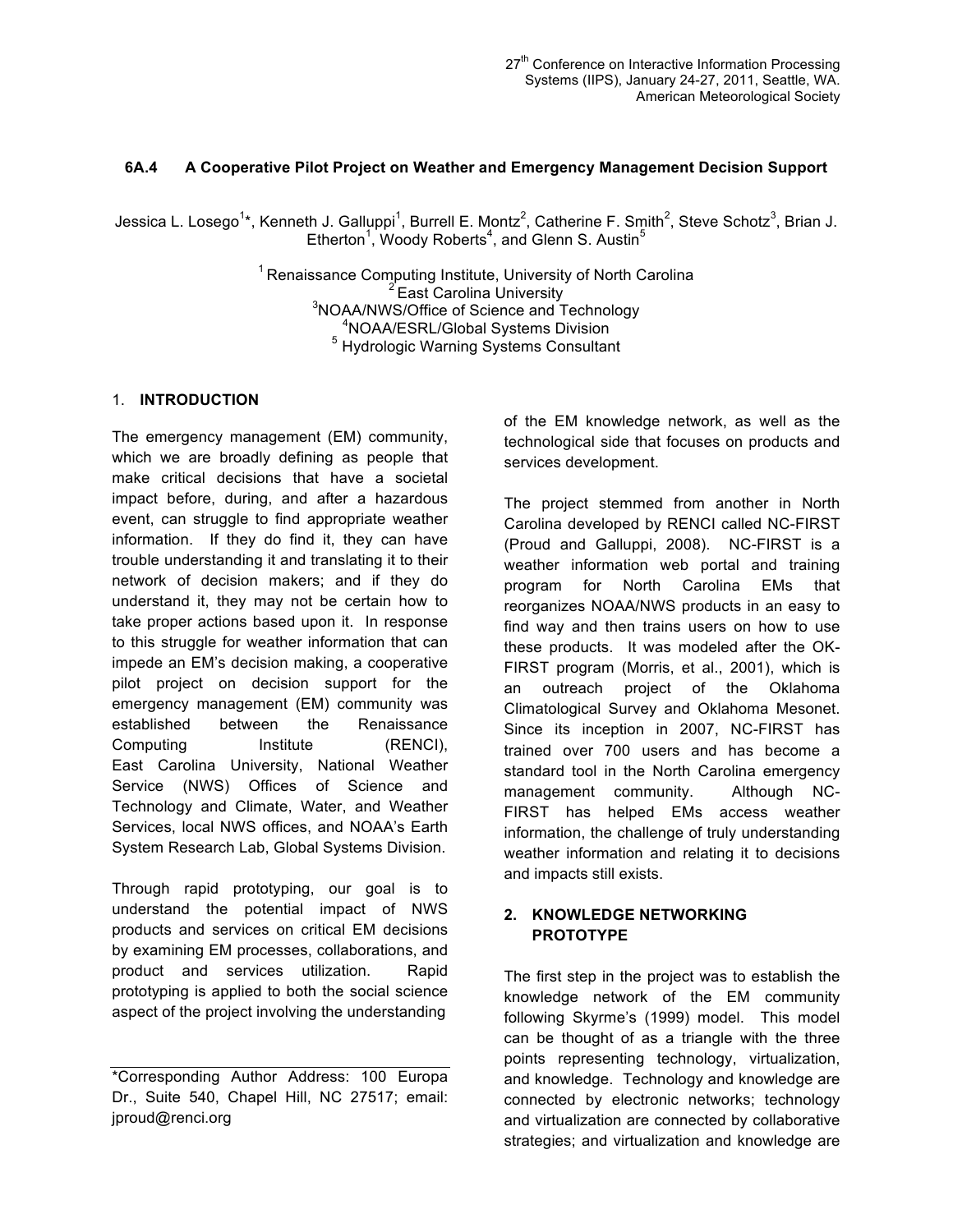connected by human networks. We applied this model in several steps to the EM community to learn about their actions during a hypothetical winter weather event.

The first step was to establish a basic understanding of the EM community and learn who talks to whom, what type of weather and other information they need, how this information gets passed, and where bottlenecks in the process exist. Three focus groups, each with four participants, were held to gather this information. We are defining the EM community as those groups which fall under one of the 15 Emergency Support Functions (ESFs) that were established by FEMA's National Response Framework (2008). A listing is given in Table 1. Representatives from 11 of the ESFs participated in focus groups, including representatives from transportation, emergency medical services, a school, agriculture, Red Cross, a power company, a hospital, public health, and a county EM director

| Table 1: Emergency Support Functions |  |
|--------------------------------------|--|
|                                      |  |

| #1: Transportation      | #9: Search and            |  |
|-------------------------|---------------------------|--|
|                         | Rescue                    |  |
| #2: Communications      | #10: Oil and HazMat       |  |
|                         | Response                  |  |
| #3: Public Works &      | #11: Agriculture and      |  |
| Engineering             | <b>Natural Resources</b>  |  |
| #4: Firefighting        | #12: Energy               |  |
| #5: Emergency           | #13: Public Safety and    |  |
| Management              | Security                  |  |
| #6: Mass Care,          | #14: Long-term            |  |
| Emergency               | <b>Community Recovery</b> |  |
| Assistance, Housing     |                           |  |
| and Human Services      |                           |  |
| #7: Logistics           | #15: External Affairs     |  |
| Management and          |                           |  |
| <b>Resource Support</b> |                           |  |
| #8: Public Health and   |                           |  |
| <b>Medical Services</b> |                           |  |

The focus groups were conducted using an adapted form of the Class, Responsibility, and Collaboration (CRC) card methodology created by Beck and Cunningham (1989). Originally

#### 27<sup>th</sup> Conference on Interactive Information Processing Systems (IIPS), January 24-27, 2011, Seattle, WA. American Meteorological Society

used for object-oriented software design, CRC cards are a simple and consistent way to collect information from small groups in response to given scenarios. Each person is given an index card on which they write their job title, responsibilities, and collaborators (person or technology) in response to a scenario that is read to the group. In our case, five scenarios that occurred before, during, and after a hypothetical winter storm were read to the participants. Additional information, such as what weather data is used, is written on the back of the card. After participants write down their information, they read it to the group. This generates discussion within the group and questions from the facilitator. The information on the cards establishes a record of what the EM is thinking about during an event in their own words. Montz, et al. (2011) discusses detailed results of the three focus groups.

Using the information gathered during the focus groups, we were able to establish a rudimentary knowledge map showing who talks to whom 48 hours before the hypothetical storm (Figure 1). The knowledge map shows that the network of communication is large and complicated, allowing for many opportunities for information to be miscommunicated. We are currently working on gleaning more robust knowledge networking information from the map, but we were able to use it in combination with other focus group information to pull out three critical sub-groups: schools, transportation, and power companies. These sub-groups make decisions during winter weather events that have a major societal impact on a community. From these three, we narrowed down our focus to schools because they appear to struggle most with finding and using weather information.

Using the network of county EM directors established through NC-FIRST, we began reaching out to schools to learn about their inclement weather decision process. A group of nine schools with varying geographies and student populations across central and western North Carolina became our feedback and testing group. Initial contact with the schools was a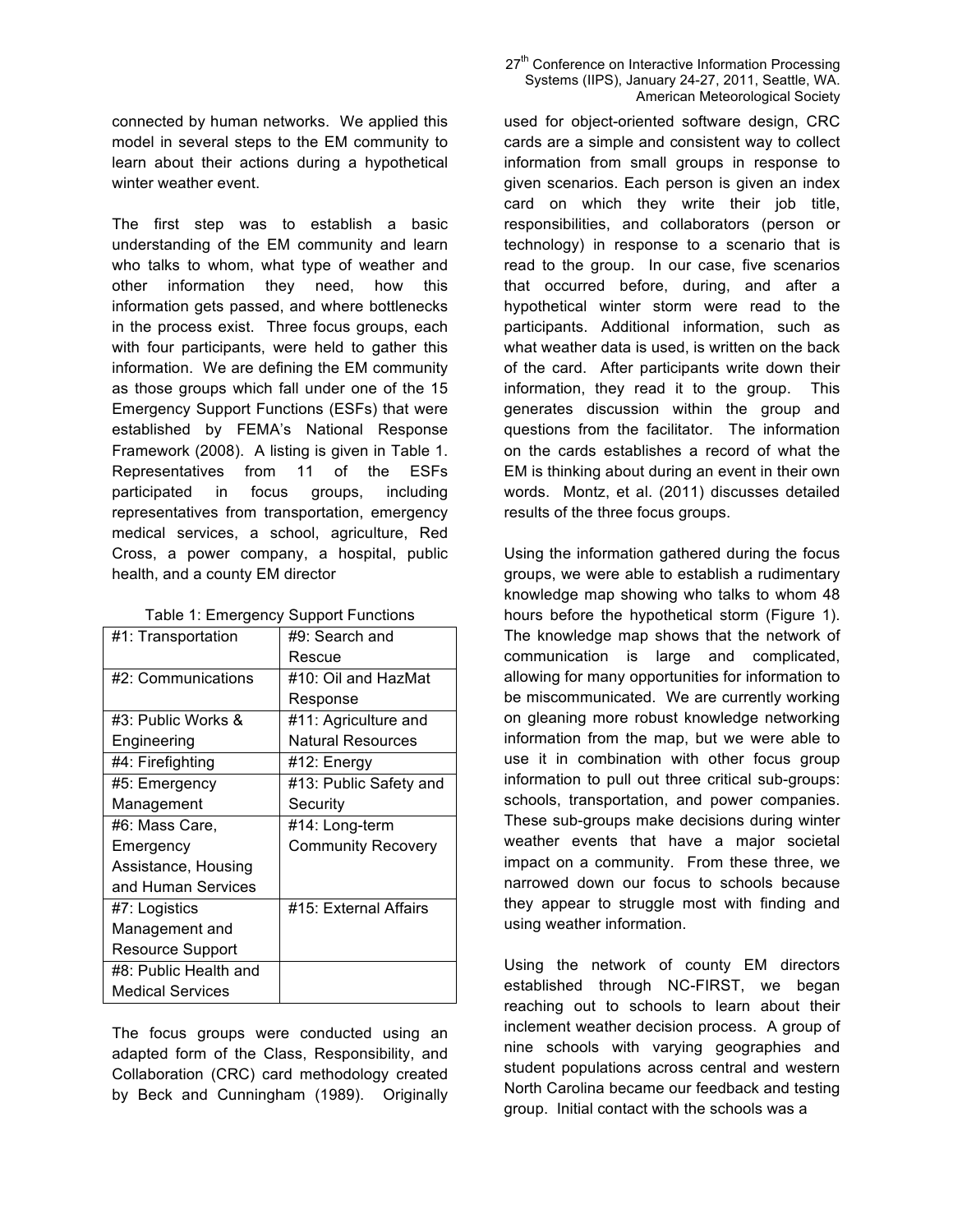27<sup>th</sup> Conference on Interactive Information Processing Systems (IIPS), January 24-27, 2011, Seattle, WA. American Meteorological Society



Figure 1: Knowledge map showing who talks to whom during a winter weather scenario for 48 hours before a storm.

phone interview during which we asked questions about who makes the recommendation to close or delay school, what information – both weather and non-weather - is needed, how it passed within the school, and their decision process timeline. We found that the schools all follow a similar routine to gather information. For example, when closing schools the day of an event, transportation officials will "ride the roads" beginning as early as 3:30am looking for ice or snow covered roads. This road information is gathered informally either through note taking by a person stationed at the transportation office or in someone's mind with no recorded notes. All look to multiple sources of weather information (TV, NWS, etc.) to determine how they vary and then try to make a decision based on these sources. Most schools use some amount of NWS data. One school does not actively use any NWS data. The two

most important pieces of information that a school rep is looking for are road conditions and the onset time of precipitation. Precipitation type, accumulation, duration, forecasted temperatures, and sky cover are also important.

Building upon the first round of interviews, we talked with several of the school reps after an actual winter weather event occurred. We focused on establishing a timeline of their process and on specific weather products they used to make their decision. All of the school reps use their local TV station's forecast information in their decision. Most school reps used some combination of NWS products that could include the area forecast discussion, point-and-click forecast, hourly weather graph, warnings and watches, and radar. A small number of school reps initiated contact with their local NWS office to discuss the forecast. One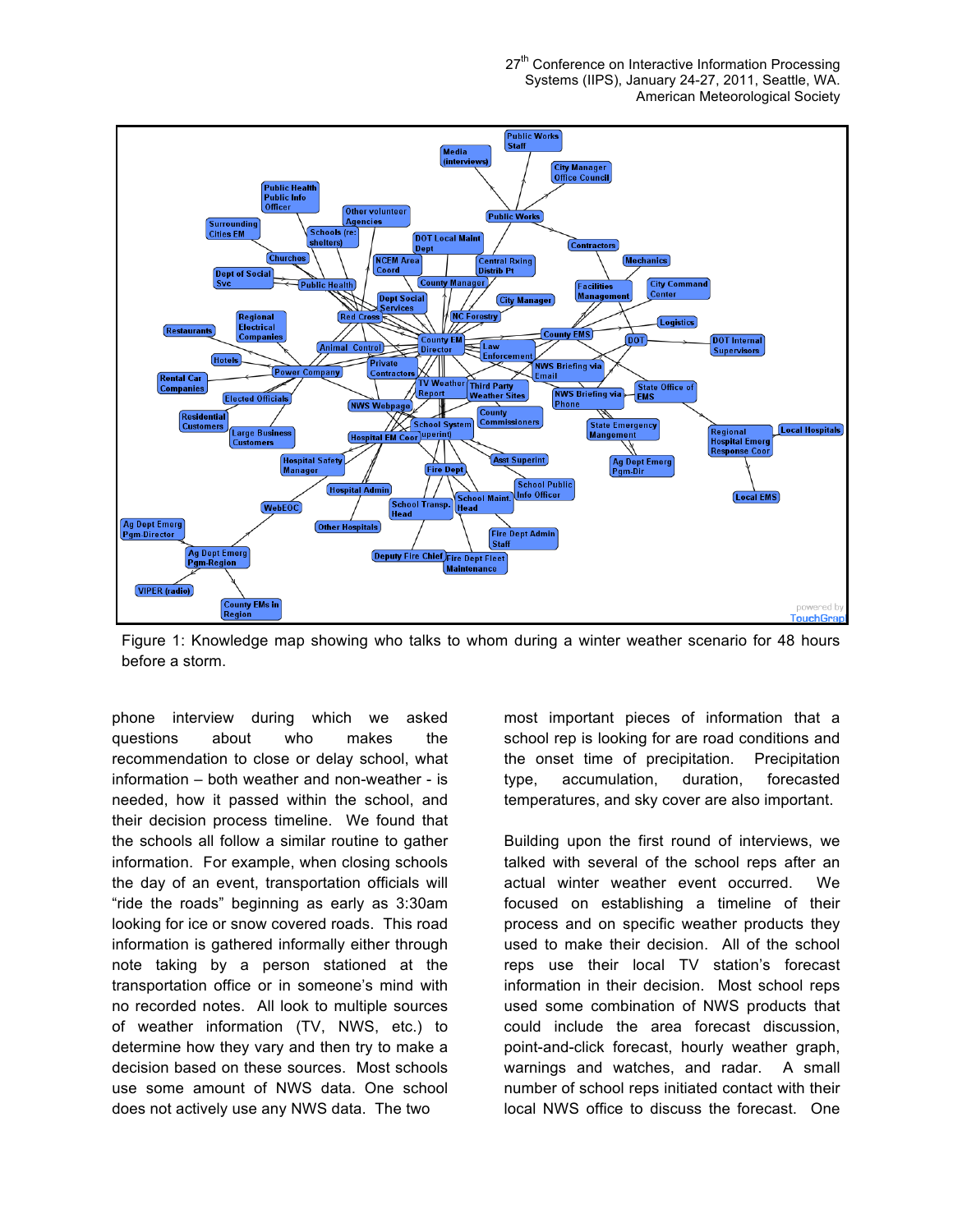school rep relied only on his TV station forecast and a third-party vendor radar image to make his decision.

The third round of interviews with several of the school reps entailed testing them to determine if they correctly interpret NWS products and introducing existing NWS products that they may be unaware of. We found that they interpret the products correctly most of the time, but struggle understanding some aspects. For example, no one could correctly answer what was meant by the probability of precipitation in the forecast text and hourly weather graphs. Also, two reps thought that underlined words in the area forecast discussion were important terms they should devote attention to, when they actually are underlined because they are hyperlinks to glossary definitions. Finally, on the hourly weather graph, no reps knew what the "SChc, Chc, Lkly, Ocnl" probability of precipitation verbal descriptions meant or were aware they existed on the graph, and one misinterpreted how to read accumulation totals. While discussing these topics, we also asked school reps to tell us what they would change on various products. One rep noted that making the Forecast at a Glance icons more representative of probability would be beneficial, while another felt that having a radar display colored by precipitation type would be very valuable.

The next round of interaction with the school reps will occur over the next six weeks as we begin to introduce products and services prototype ideas to them for feedback.

## 3. **PRODUCTS & SERVICES PROTOTYPE**

All of the information gathered during the ongoing knowledge networking prototyping is fed to the technical products and services prototyping team at RENCI. The team takes this information and works with the knowledge networking team to develop various prototype ideas that can range from a different way to convey onset time of precipitation on a map to a modified Area Forecast Discussion with relevant

#### 27<sup>th</sup> Conference on Interactive Information Processing Systems (IIPS), January 24-27, 2011, Seattle, WA. American Meteorological Society

words for school reps highlighted to an interactive, online map conferencing system that all participants can collect and share weather and road information on in real-time. While these ideas have been developed over the course of the project, they are refined with details gathered from each round of interviews with school reps. Over the next six weeks, when an idea of any magnitude is ready for testing, three school reps in our testing group will receive the prototype and will be asked a series of objective and subjective questions aimed at measuring the usefulness of the prototype and how well testers interpret the information. In keeping with the rapid prototyping model, we will receive and analyze their feedback, discuss development priority, and move on to the next development iteration if necessary in the span of a several days. We anticipate that about 15 iterations will occur over the course of six weeks.

#### **4. NEXT STEPS**

After the rapid prototyping cycle a week of testing and exercises with schools will begin using the suite of products and services we learn that school reps find most useful to their decision making process. This suite could include a mix of current NWS products and services as well as prototype ideas that test well with schools. Once this week of exercises is complete, we will take what we have learned about the EM community network and begin to apply it to tropical weather decision making for the remainder of the first year of the project.

## **5. CONCLUSIONS**

Although the first phase of this work is not complete, some preliminary conclusions have been made. First, it was reinforced through interviews that most decision makers struggle to find and understand weather information. Virtually none of the people making decisions to close or delay school have any weather training, but they are expected to make high impact decisions based on weather information they do not completely understand. Providing weather information in a way that makes a school rep feel more confident about their understanding, and therefore their decision, is a critical need. Also, information that is available to them is not